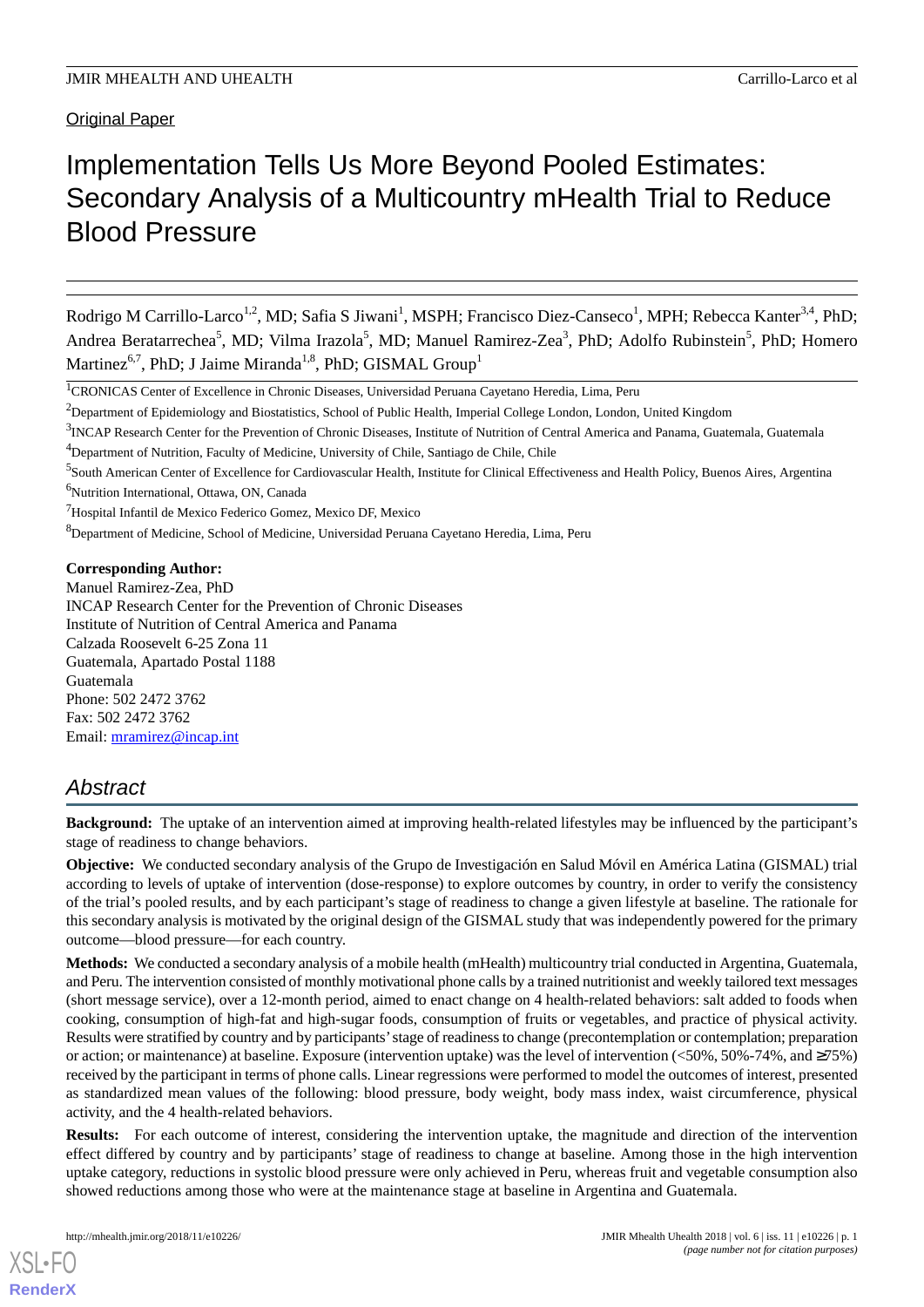**Conclusions:** Designing interventions oriented toward improving health-related lifestyle behaviors may benefit from recognizing baseline readiness to change and issues in implementation uptake.

**Trial Registration:** ClinicalTrials.gov NCT01295216; http://clinicaltrials.gov/ct2/show/NCT01295216 (Archived by WebCite at http://www.webcitation.org/72tMF0B7B).

(JMIR Mhealth Uhealth 2018;6(11):e10226) doi: [10.2196/10226](http://dx.doi.org/10.2196/10226)

## **KEYWORDS**

Argentina; behavior; clinical trial; Guatemala; health risk behaviors, lifestyle risk reduction; mHealth; Peru

## *Introduction*

Mobile health (mHealth) strategies have been increasingly used in public health research studies, some of them showing effective results in improving the profiles of traditional risk factors for noncommunicable diseases [[1,](#page-6-0)[2](#page-6-1)], including in developing countries [[3-](#page-6-2)[6\]](#page-7-0). Most mHealth projects involve multifaceted complex interventions, where the interplay of their components is the key to determining an effect, thus requiring many more angles for their evaluation rather than a single indicator of effectiveness at the end of the trial [\[7](#page-7-1)-[10\]](#page-7-2).

Multisite trials are efficient in expanding enrolment targets [[11](#page-7-3)[,12](#page-7-4)]. Multicountry studies, in addition, can provide heterogeneity in the diversity of settings, where an intervention is being tested. It is well known that several individual and contextual factors may be directly related with the uptake and implementation of the desired intervention [[13](#page-7-5)[,14](#page-7-6)]. Yet, the effect of any given intervention conducted in a multisite or multicountry study may differ by site or country, and thus a single pooled effect estimate can cloud the true range of the intervention impact.

In addition to context, another major factor affecting the success of an intervention relates to the profile of participants. In biomedical and mechanistic research, the same chain of events applies to all participants. In behavioral sciences, however, it is known that targeting certain behaviors may not be the same for each person, often requiring the acknowledgment and identification of the stage of readiness to change certain habits [[15](#page-7-7)[,16](#page-7-8)]. The applicability of such readiness to incorporate changes toward healthier habits has been signaled for smoking cessation [\[17](#page-7-9),[18\]](#page-7-10). An intervention may not have the same effect on people merely thinking of quitting an unhealthy habit compared with that on those already committed to quitting.

This Grupo de Investigación en Salud Móvil en América Latina (GISMAL) trial aimed to reduce blood pressure and prevent the shift to hypertension in adult subjects with prehypertension in resource-constrained urban settings in Argentina, Guatemala, and Peru [\[19](#page-7-11)]. This trial used customized weekly short message service (SMS) text messages and motivational monthly phone calls aimed at the adoption of healthy lifestyles. Pooled results of the intervention showed reductions in weight but not in blood pressure after 12 months [[19\]](#page-7-11). However, further scrutiny regarding the implementation of the intervention is needed to better understand what works regarding mHealth and its capability to support behavior change in real-world conditions [[20\]](#page-7-12). Consequently, we aimed to conduct a secondary analysis of the GISMAL trial according to levels of uptake of the

 $XSI - F($ **[RenderX](http://www.renderx.com/)** mHealth intervention to explore outcomes by country, in order to verify the consistency of the trial's pooled results, and by each participant's stage of readiness to change a given lifestyle at baseline. The rationale for this secondary analysis is motivated by the original design of the GISMAL study that was independently powered for the primary outcome, blood pressure, for each country.

## *Methods*

## **Study Design**

This is a secondary analysis using data collected from an mHealth randomized controlled trial (RCT) known as GISMAL (NCT01295216). The results of the trial have been reported elsewhere [\[19](#page-7-11)]. GISMAL was conducted in Argentina, Guatemala, and Peru by targeting adult individuals with prehypertension with the primary aim of reducing blood pressure. The intervention arm received tailored phone calls and associated SMS text messages to foster the adoption of a healthy diet and improve physical activity profiles. Phone calls using the motivational interview method were delivered monthly by nutritionists in conjunction with weekly tailored SMS text messages during a 12-month period. These communications were tailored according to the participants' stage of readiness to change regarding the 4 hypertension-related risk factors the RCT aimed to improve, that is, physical activity, fruit and vegetable consumption, decreased consumption of high-fat and high-sugar foods, and reduced salt intake. The control arm received usual care without any mHealth components.

## **Study Population**

Subjects enrolled in the GISMAL trial were 30- to 60-year-old males and females with prehypertension (systolic blood pressure between 120 and 139 mm Hg, diastolic blood pressure between 80 and 89 mm Hg, or both). Further inclusion criteria were (1) those not receiving medication for hypertension; (2) those owning a mobile telephone; and (3) those able to read and understand SMS text messages in Spanish. Pregnant women and people who reported having ever been diagnosed with hypertension, diabetes, or cardiovascular disease were excluded [[19\]](#page-7-11).

#### **Variable Assessment**

In total, 3 blood pressure measurements were taken in a sitting position after a 5-minute resting period using calibrated digital devices (Omron HEM-742INT, Omron Healthcare, Lake Forest, IL, United States); the mean of the last 2 readings was herein used. A digital scale (Omron SC-100/SECA 803) was used to measure bodyweight. Height was measured with the participant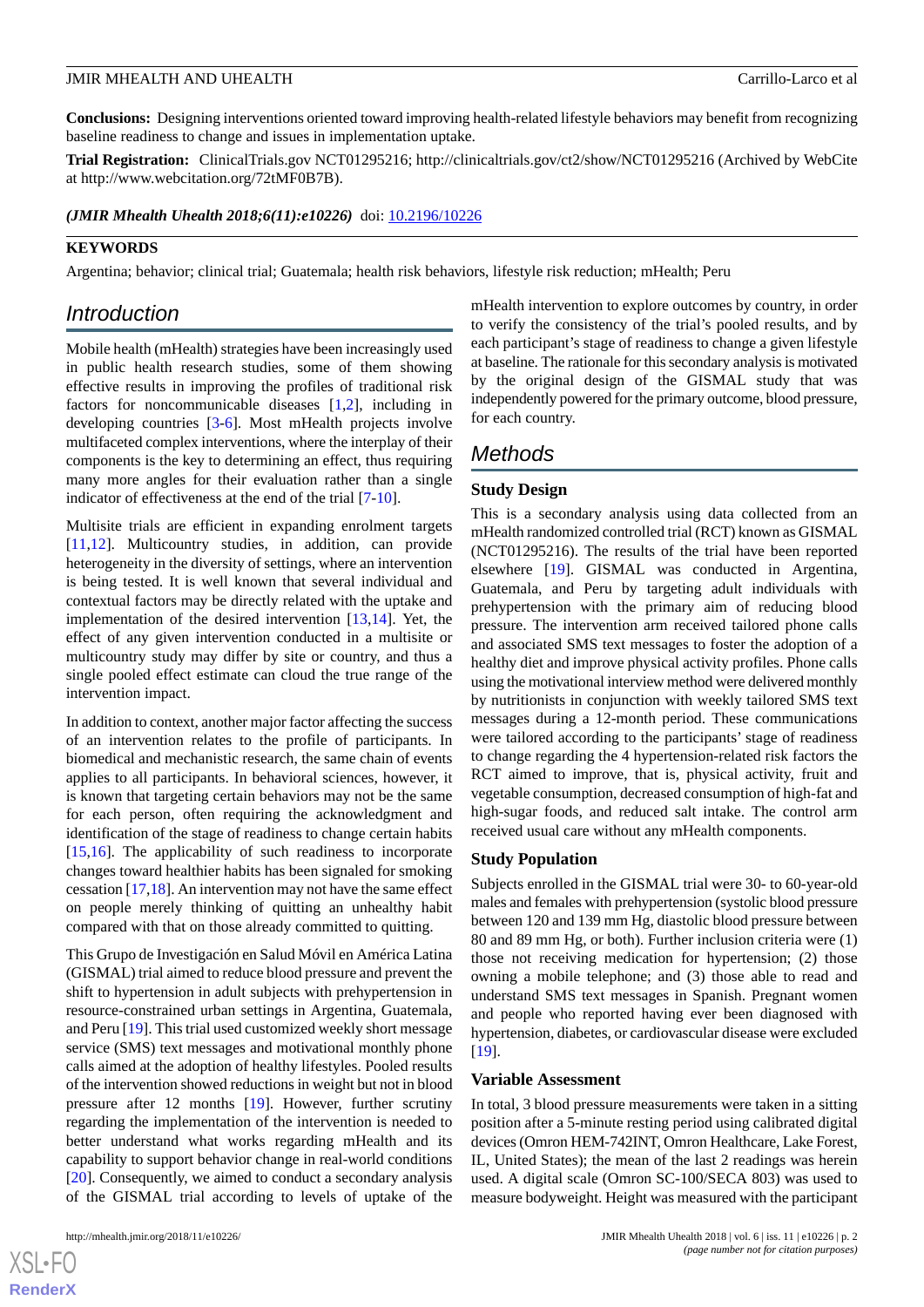shoeless using a stadiometer, and waist circumference was assessed with a flexible nonelastic measuring tape. All other variables were assessed using standardized and validated questionnaires including the food frequency questionnaire [\[21](#page-7-13)] and the International Physical Activity Questionnaire to assess diet and physical activity, respectively [[22\]](#page-7-14).

## *Exposure Variable*

For this study, the exposure variable was intervention uptake, defined as the intervention receiving  $\langle 50\%, 50\% \cdot 74\%, \text{ or } \ge 75\% \rangle$ out of the 12 planned phone calls. The reference category was the control group of the original RCT, that is, those who did not receive the mHealth intervention. The mHealth intervention also included weekly SMS text messages related to the theme of the phone call, but it is difficult to ascertain SMS text message reception. Therefore, it was decided not to consider the SMS text messages as part of the mHealth intervention in the exposure categories. This was not considered a weakness in the ascertainment of exposure as SMS text messages were only enacted following the completion of a phone call.

## *Outcome Variables*

The original trial measured the following biological and behavioral risk factors before and after the intervention: (1) systolic blood pressure (mm Hg); (2) diastolic blood pressure (mm Hg); (3) weight (kg); (4) body mass index (kg/m<sup>2</sup>); (5) waist circumference (cm); (6) physical activity (metabolic equivalents of task/minute per week); (7) fruit and vegetable consumption (number of daily servings); (8) high-sodium food intake (number of daily servings); and (9) consumption of high-fat and high-sugar foods (number of daily servings). For analytical purposes, these variables were treated as continuous and mean standardized (ie, the mean was subtracted from the observed values) and then divided by SD.

Regarding the analysis of these 9 outcomes, we also performed stratified analyses by country. However, when our analysis was stratified by baseline readiness to change, we chose only 4 outcomes for illustrative purposes: 2 outcomes that were expected to increase following the mHealth intervention—fruit and vegetable consumption and physical activity—and 2 outcomes that were expected to decrease following the mHealth intervention—salt added when cooking and high-fat and high-sugar food consumption.

## *Variables Used to Perform Stratified Analyses*

Analyses were stratified by country (Argentina, Guatemala, and Peru) and by participants'stage of readiness to change regarding the improvement of a particular health-related lifestyle at baseline. The 3 stages of readiness to change were constructed based on the transtheoretical model of health behavior change [[23\]](#page-7-15): (1) precontemplation or contemplation; (2) preparation or action; and (3) maintenance. For the second aim of our study, based on stage of readiness to change, we used the 4 previously described health-related lifestyles, with the first 2 expected to increase and the latter 2 expected to decrease postintervention: (1) consumption of fruits and vegetables; (2) physical activity profile; (3) salt added while cooking; and (4) intake of high-fat and high-sugar foods. Of note, the transtheoretical model of health behavior change appears to be effective when implemented in culturally diverse populations [[24](#page-7-16)[,25](#page-7-17)].

## **Ethics Approval and Consent to Participate**

The protocol for the original RCT was independently reviewed and approved by Institutional Review Boards in the 3 participating countries: Hospital Italiano de Buenos Aires (Argentina), Institute of Nutrition of Central America and Panama (Guatemala), and Universidad Peruana Cayetano Heredia (Peru). The original RCT protocol was also reviewed and approved by the RAND Corporation, Santa Monica, CA, United States. Written informed consent was provided by all participants. The trial is registered at ClinicalTrials.gov (NCT01295216).

## **Statistical Analysis**

Numeric variables were described using means and SDs, while categorical variables were summarized using frequencies (%). Comparisons between numeric variables were assessed using analysis of variance test. Linear regression models were used, with and without stratification by country and stage of change; mHealth intervention uptake was the independent variable, and biological and behavioral risk factors (mean standardized) were the dependent variables. The regression models without any stratification were adjusted by country. The regression models stratified by country or stage of readiness did not include variables other than the exposure and outcome. Results from the regression models are presented as coefficients and 95% CIs. Analyses were conducted using STATA 13.0 (StataCorp, College Station, TX, United States).

## *Results*

## **Principal Results**

At the baseline, there were 637 participants (321 in the control group and 316 in the intervention group), 53.7% (342/637) were women, and the mean age was 43.4 (SD 8.4) years. At the end of the study, 89.4% (287/321) subjects remained in the control group and 84.2% (266/316) in the intervention group. Among those who were initially in the intervention group, 40.5% (128/316) received <50%, 36.1% (114/316) received between 50% and 74%, and 23.4% (74/316) received ≥75% of the planned intervention phone calls. There were no differences in intervention dose by sex  $(P=.05)$  or country  $(P=.34)$ . However, there were more young subjects  $(\leq 45$  years) among those who received either <50% or between 50% and 74% of the intervention compared with those who received ≥75% of the intervention phone calls (*P*=.001).

[Multimedia Appendix 1](#page-6-3) shows the means and SDs for each outcome of interest so that the estimates of the figures can be computed in their original units (eg, blood pressure in mm Hg). The overall unstandardized estimates are also presented in footnotes to all figures.

## **Results by Country**

[Figure 1](#page-3-0) shows the intervention effect for each of the biological and behavioral risk factors assessed by country among subjects who received a higher dose  $(\geq 75\%)$  of the planned intervention phone calls. Regarding all 9 metabolic risk factors, the

 $XS$ -FO **[RenderX](http://www.renderx.com/)**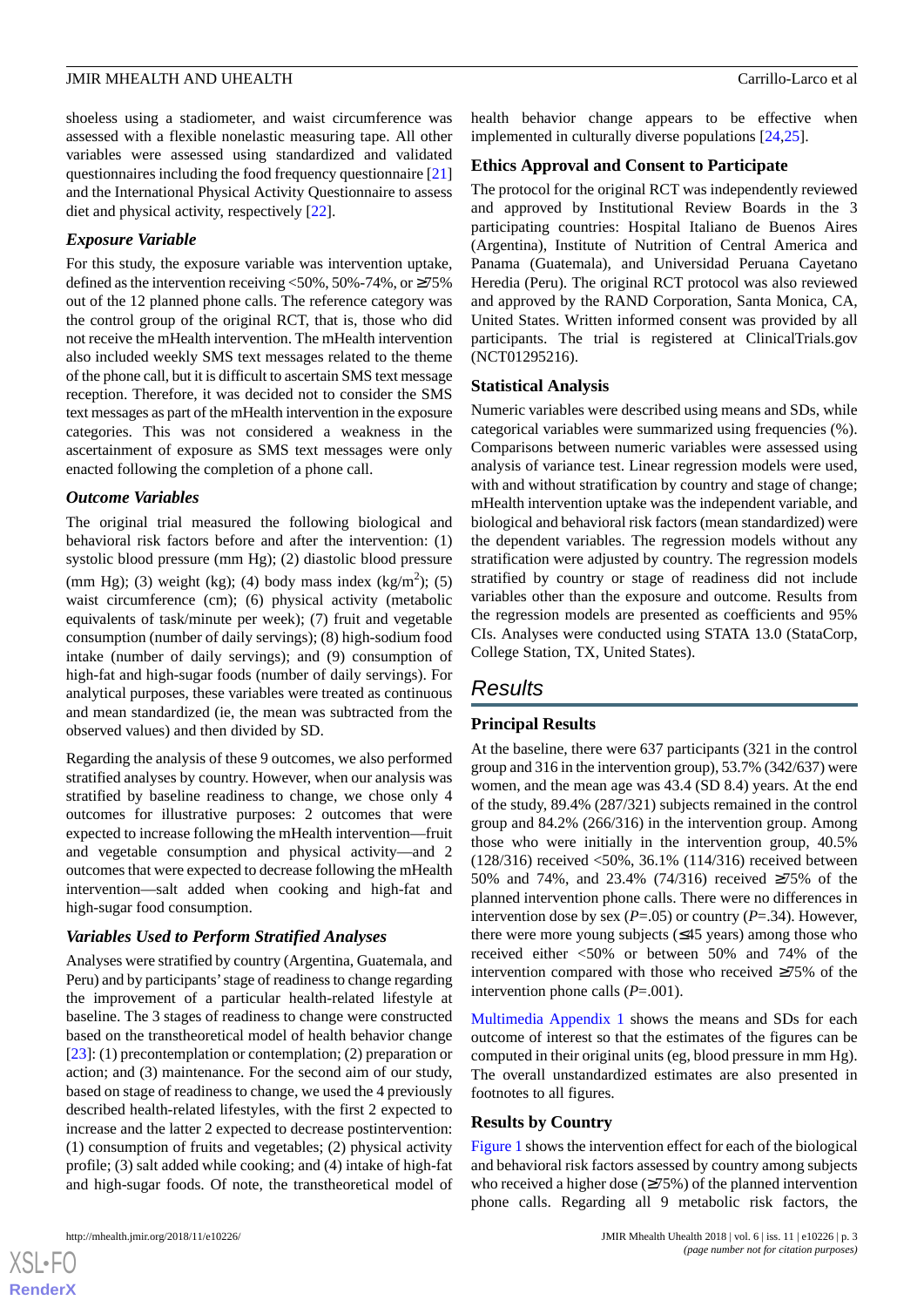magnitude of the intervention effect varied across countries. The intervention had an effect in the opposite direction than expected whereby systolic blood pressure increased in Argentina and Guatemala. Those in the intervention group in Peru showed a 4-fold greater fruit and vegetable consumption than those in Guatemala and almost 2-fold the consumption of those in Argentina. Moreover, the reduction of high-fat and high-sugar foods was almost 2-fold higher in Guatemala and Argentina than in Peru. Moreover, Peru appeared to be the only country where a reduction in systolic blood pressure was achieved. Overall, varying directions and magnitudes of effect were also observed among those who received <50% and 50%-74% of the intervention phone calls [\(Multimedia Appendices 2](#page-6-4) and [3\)](#page-6-5).

To compute each estimate in their respective units (eg, blood pressure in mm Hg), multiply SD with the reported value in the figures and then divide by the mean [\(Multimedia Appendix 1\)](#page-6-3). The overall estimates were as follows: systolic blood pressure=123.45 mm Hg; diastolic blood pressure=74.87 mm Hg; weight=74.36 Kg; body mass index=28.85 Kg/m<sup>2</sup>; waist circumference=95.50 cm; salt consumption=0.40 servings/day; high-fat and high-sugar foods consumption=3.24 servings/day; fruits and vegetables consumption=2.70 servings/day; and physical activity=583.62 metabolic equivalents of task /min per week.

## **Outcomes by Participants' Stage of Readiness at Baseline**

<span id="page-3-0"></span>After assessing the health-related lifestyle outcome of salt added when cooking ([Figure 2\)](#page-4-0) among those who received ≥75% of the intervention phone calls, the magnitude of the intervention effect varied according to stage of readiness to change at baseline. Specifically, the magnitude of the intervention effect was greater in those in the precontemplation or contemplation stage than in those in the maintenance stage in Guatemala and Peru.

Regarding fruit and vegetable consumption as a health-related lifestyle outcome [\(Figure 3\)](#page-4-1), among those who received  $\geq 75\%$ of the intervention phone calls, the magnitude and direction of the intervention effect differed by country. In Peru, the direction of the intervention was the same according to stages of change, with those in the maintenance stage showing the largest effect. Overall, as well as in Guatemala and Argentina, those in the maintenance stage of readiness to change at baseline had an intervention effect that was in the opposite direction than expected, whereby fruit and vegetable consumption decreased.

The results of the intervention exposure on the other 2 health-related lifestyle factors are shown in [Multimedia](#page-6-6) [Appendices 4](#page-6-6) and [5,](#page-6-7) respectively. Regarding the consumption of high-fat and high-sugar foods [\(Multimedia Appendix 4\)](#page-6-6), Argentinians in the precontemplation or contemplation stage of readiness to change at baseline had an increased consumption that was in the opposite direction than expected. Finally, regarding the health-related lifestyle outcome of physical activity ([Multimedia Appendix 5](#page-6-7)), those in the maintenance stage of readiness to change at baseline in Guatemala and Peru had decreased their physical activity profile, which was also in the opposite direction than expected.



**Figure 1.** Assessed outcomes of subjects who received ≥75% of the intervention overall and by country. BMI: body mass index.

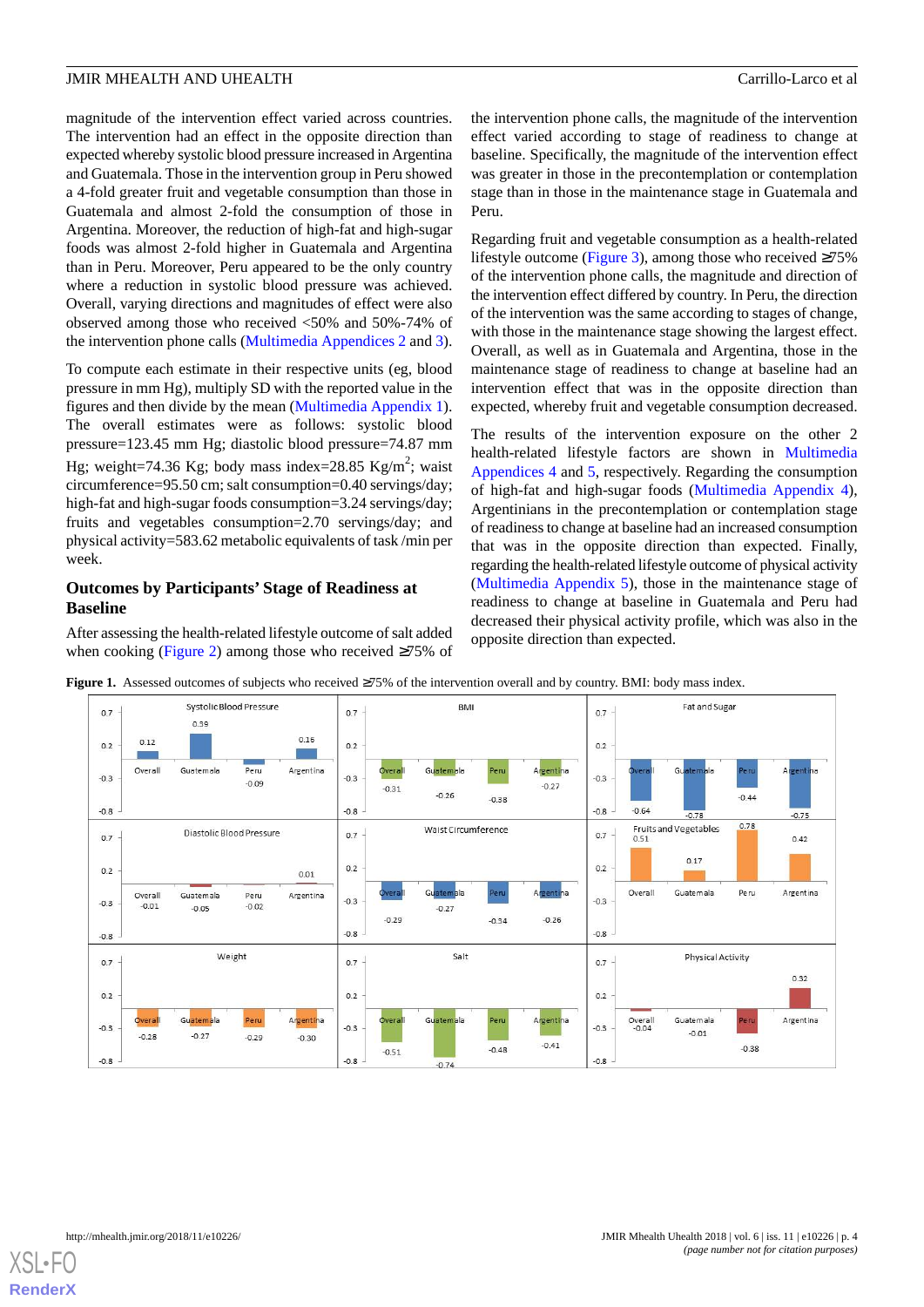<span id="page-4-0"></span>**Figure 2.** Intervention effect on salt added when cooking according to participant baseline stage of readiness status, overall and by country. Pre-Con/Con: precontemplation or contemplation; Prep/Act: preparation or action; Maint: maintenance.



<span id="page-4-1"></span>**Figure 3.** Intervention effect on fruit and vegetable consumption according to the participant baseline readiness to change status, overall and by country. Pre-Con/Con: precontemplation or contemplation; Prep/Act: preparation or action; Maint: maintenance.





## *Discussion*

## **Principal Findings**

Our secondary analysis of the GISMAL trial shows variations in the effect by country and stage of readiness to change at baseline. Acknowledging that the original trial was independently powered for the primary outcome—blood pressure—for each country, we found that the trial only had a positive effect on systolic blood pressure among those in Peru. Considering intervention uptake, the magnitude and direction of the intervention effect differed by country and stage of readiness to change at baseline. Among those in the higher category of intervention uptake, reductions in systolic blood

[XSL](http://www.w3.org/Style/XSL)•FO **[RenderX](http://www.renderx.com/)**

pressure were also only achieved in Peru. However, fruit or vegetable intake declined among those who were at the maintenance stage at baseline in Argentina and Guatemala, respectively. These findings call for additional considerations when conducting complex multicountry or multisite behavioral interventions. For example, when planning future interventions, readiness to change could be a parameter to account for in sample size calculations among other considerations during the design stage of a study.

We reported a greater magnitude of the intervention effect among those in the precontemplation or contemplation stage of readiness to change at baseline or, in other words, those who appeared to have the least predisposition to uptake healthy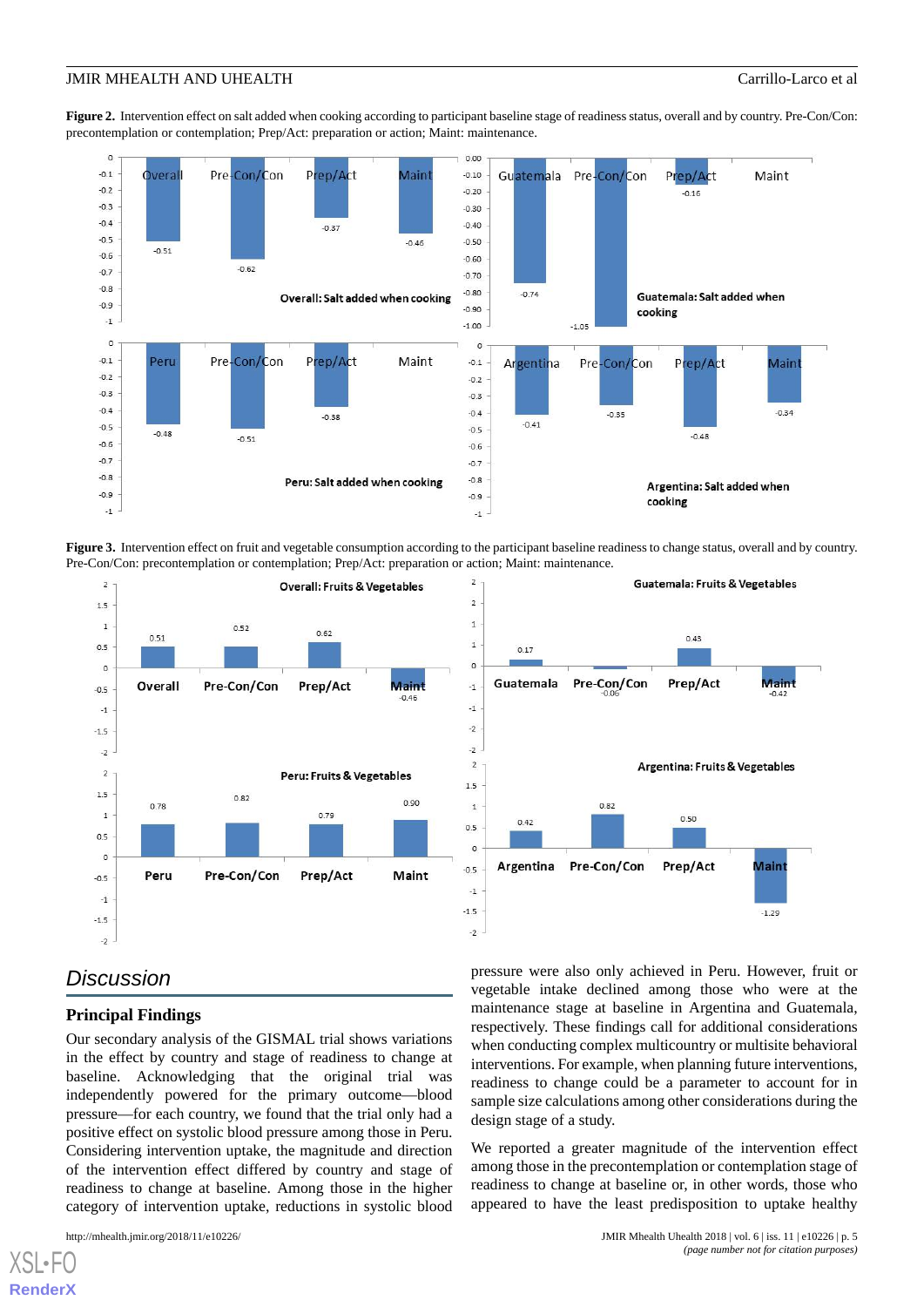lifestyles in the study sample. Those in the precontemplation or contemplation stage may have been unaware of the health risks of certain lifestyle or how to make their lifestyles healthier. However, we can speculate that the mHealth intervention provided them with the necessary amount of interaction, information, and tools to improve their lifestyles. In doing so, those in the precontemplation or contemplation stage may have been keener to engage with and uptake healthier habits compared to those in the other stages of readiness to change. Moreover, people in the precontemplation or contemplation stage had more room for improvement in terms of lifestyle behaviors; thus, even small changes in adopting healthier lifestyles were likely to have had a greater health impact than similar changes observed among those in other stages of readiness to change.

Our results from this secondary analysis align with recommendations for the need to better understand the role of technology in enacting and sustaining behavioral change [[26\]](#page-7-18). The results observed in our study suggest tailoring future mHealth study interventions to specific stages of readiness to change. The duration and multipronged design of the GISMAL mHealth trial, conducted over a 12-month period targeting multiple behaviors, provides more insights into short-term action and long-term behavioral change. We did not explore predictors of engagement or habituation, which opens additional venues to understand short- and long-term effects of future mHealth behavior-oriented studies. Additional caution should be placed on the mode of mHealth delivery as it should not be assumed that all different platforms to deliver technology-based interventions would have the same adoption, engagement over time, and expected effects in the same order of magnitude [[27\]](#page-8-0).

From an implementation perspective, the varying results observed may have been due to differences in a number of implementation research-related indicators [[20\]](#page-7-12). Among the strengths of our study lies the multicountry deployment of the same intervention allowing this mHealth intervention to operate in different the "real-world" settings. Additional strengths rely on the objective ascertainment of intervention uptake through completed phone calls made by the nutritionists, thus providing a pragmatic approach to evaluate the implementation of mHealth strategies without the need to rely on SMS text messaging (short message service, SMS) alone as a means to deliver mHealth. Fidelity was enacted before and during the conduction of the trial through a standardized approach using the same training and supervision procedure for nurse calls, the same algorithm to enact SMS text message delivery, and training of fieldworkers [[19\]](#page-7-11). Appropriateness was anticipated through a qualitative study and a theory-driven development of the SMS text

messages involving health communication and psychology experts before the intervention [\[28](#page-8-1)]. We do not have information regarding the acceptability of the intervention, which may have provided a richer picture of implementation issues. However, acceptability is in part implied by the intervention uptake over its 12-month duration, which permits a partial picture of acceptability from the end user's point of view.

## **Limitations**

Some limitations include the fact that some outcomes were self-reported, such as physical activity or food consumption; specifically, salt, fruit, and vegetable consumption could have been particularly affected by self-reported information. People with higher health awareness were more likely to change their dietary behaviors but also underestimate their salt intake or overestimate their fruit and vegetable consumption. Our results could support the first hypothesis because salt intake was consistently reduced. Although fruit and vegetable consumption improved for those in different stages of readiness to change, the magnitude was relatively small and, in some cases, there was a reduction. This suggests that participants tend to underestimate unhealthy lifestyles (eg, salt consumption) rather than to overestimate the frequency of healthy lifestyles (eg, fruit and vegetable consumption). Yet, our results warrant cautious interpretation because of the lack of statistical power for subgroup analyses for all the outcomes. As the overall goal of this study was to identify signals in the effect of the intervention across countries and stage of readiness to change at baseline, we did not aim to assess such potential variations in clinically relevant units, that is, transforming standardized mean values into mm Hg for blood pressure. Lastly, a caveat of this study is the theory used to inform the methodology of the original trial [[23\]](#page-7-15), which has been challenged regarding its interventions to reduce smoking. Although the available evidence is inconclusive [[29\]](#page-8-2), some reports have suggested that the transtheoretical model could have positive results in improving weight loss and healthy diets [\[30](#page-8-3)].

#### **Conclusions**

In summary, the results of this multicountry mHealth intervention trial, originally aimed at reducing the progression of prehypertension to hypertension by improving health-related lifestyles, show that outcomes vary by country and according to the participants' stage of readiness to change a specific behavior at baseline. This information will be of utmost utility when designing future studies and provides important pragmatic lessons regarding implementation issues of mHealth interventions, emphasizing indicators amenable to be monitored.

## **Acknowledgments**

National Heart, Lung, and Blood Institute (National Institutes of Health, United States) and the Medtronic Foundation. Subcontract number HHSN268200900028C. There are no other financial disclosures. The sponsor played no role in this work.

## **Authors' Contributions**

JJM conceived the research idea. RMC-L, SSJ, and JJM designed the analysis plan and outline of the study. RMC-L conducted the analysis and wrote the first draft of the paper. All authors gave major comments and edited the paper. All authors approved the final version. Additional members of the GISMAL group are Adrían Alasino (FunPRECAL, Mar del Plata, Prov de Buenos Aires, Argentina), Berneth Nuris Budiel Moscoso (Universidad Peruana Cayetano Heredia, Lima, Peru), Carolina Carrara (Hospital

 $XSI - F($ **[RenderX](http://www.renderx.com/)**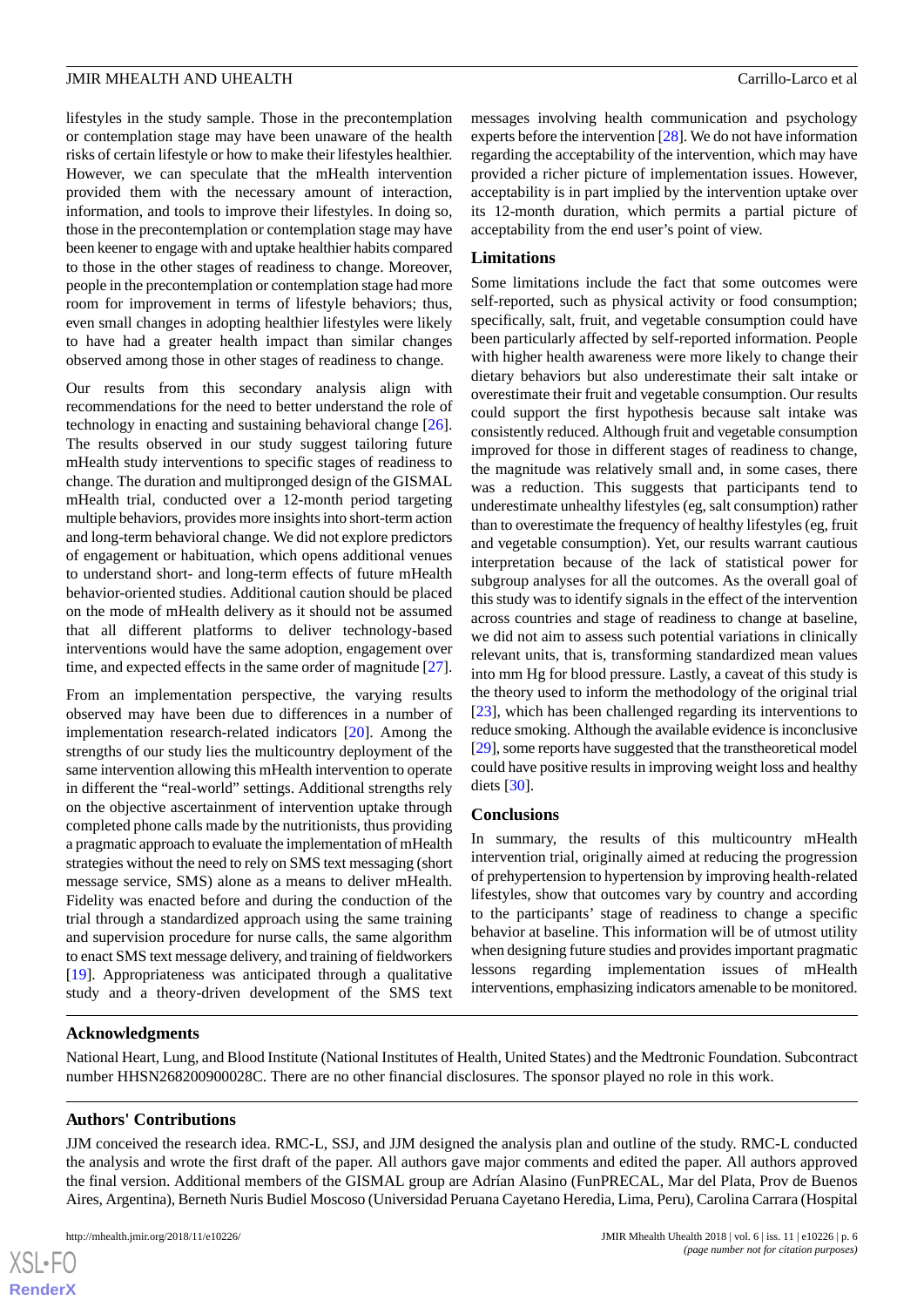Italiano de Buenos Aires, Buenos Aires, Argentina), Jackelyn Espinoza Surichaqui (Universidad Peruana Cayetano Heredia, Lima, Peru), Gimena Giardini (Hospital Italiano de Buenos Aires, Buenos Aires, Argentina), Jesica Guevara (Institute of Nutrition of Central America and Panama, Guatemala City, Guatemala), Analí Morales Juárez (Institute of Nutrition of Central America and Panama, Guatemala City, Guatemala), Lorena Lázaro Cuesta (FunPRECAL, Mar del Plata, Prov de Buenos Aires, Argentina), Dalia Lewitan (Institute for Clinical Effectiveness and Health Policy, Buenos Aires, Argentina), Lita Palomares Estrada (Universidad Peruana Cayetano Heredia, Lima, Peru), Carla Martínez Ramírez (Universidad Peruana Cayetano Heredia, Lima, Peru), Gloria Robles de la Cruz (Universidad Peruana Cayetano Heredia, Lima, Peru), Julissa Salguero (Institute of Nutrition of Central America and Panama, Guatemala City, Guatemala), Juan Carlos Saravia Drago (Universidad Peruana Cayetano Heredia, Lima, Peru), María Urtasún (Institute for Clinical Effectiveness and Health Policy, Buenos Aires, Argentina), and José Alfredo Zavala Loayza (Universidad Peruana Cayetano Heredia, Lima, Peru).

## **Conflicts of Interest**

<span id="page-6-3"></span>None declared.

## **Multimedia Appendix 1**

Means and SDs for each outcome variable at 12 months of intervention, overall and by country.

<span id="page-6-4"></span>[[PDF File \(Adobe PDF File\), 416KB-Multimedia Appendix 1](https://jmir.org/api/download?alt_name=mhealth_v6i11e10226_app1.pdf&filename=1597d6bd7bee12ec12def469f1217d8c.pdf)]

## **Multimedia Appendix 2**

Assessed outcomes for subjects who received <50% of the planned intervention phone calls, overall and by country. Results are. BMI: body mass index.

<span id="page-6-5"></span>[[JPG File, 64KB-Multimedia Appendix 2\]](https://jmir.org/api/download?alt_name=mhealth_v6i11e10226_app2.jpg&filename=02f2668868f304d346bf56058df49fc5.jpg)

## **Multimedia Appendix 3**

<span id="page-6-6"></span>Assessed outcomes of subjects who received 50%-74% of the planned intervention phone calls, overall and by country. BMI: body mass index.

[[JPG File, 64KB-Multimedia Appendix 3\]](https://jmir.org/api/download?alt_name=mhealth_v6i11e10226_app3.jpg&filename=638eb322639108bac68e5bdb6fec71c3.jpg)

## **Multimedia Appendix 4**

<span id="page-6-7"></span>Intervention's effect on high-sugar and high-fat food consumption according to the participants' baseline readiness status, overall and by country. Precon/Con: precontemplation or contemplation; Prep/Act: preparation or action; Maint: maintenance.

[[JPG File, 46KB-Multimedia Appendix 4\]](https://jmir.org/api/download?alt_name=mhealth_v6i11e10226_app4.jpg&filename=b186fd02952ee61d2d594768a937dd57.jpg)

## **Multimedia Appendix 5**

<span id="page-6-0"></span>Intervention's effect on physical activity according to the participant's baseline readiness status, overall and by country. Precon/Con: precontemplation or contemplation; Prep/Act: preparation or action; Maint: maintenance.

<span id="page-6-1"></span>[[JPG File, 46KB-Multimedia Appendix 5\]](https://jmir.org/api/download?alt_name=mhealth_v6i11e10226_app5.jpg&filename=3c18db90c8f8edfcd0ab26d2b2bb856f.jpg)

## **References**

- <span id="page-6-2"></span>1. Kazemi DM, Borsari B, Levine MJ, Li S, Lamberson KA, Matta LA. A Systematic Review of the mHealth Interventions to Prevent Alcohol and Substance Abuse. J Health Commun 2017 May;22(5):413-432. [doi: [10.1080/10810730.2017.1303556\]](http://dx.doi.org/10.1080/10810730.2017.1303556) [Medline: [28394729](http://www.ncbi.nlm.nih.gov/entrez/query.fcgi?cmd=Retrieve&db=PubMed&list_uids=28394729&dopt=Abstract)]
- 2. Direito A, Carraça E, Rawstorn J, Whittaker R, Maddison R. mHealth Technologies to Influence Physical Activity and Sedentary Behaviors: Behavior Change Techniques, Systematic Review and Meta-Analysis of Randomized Controlled Trials. Ann Behav Med 2017 Apr;51(2):226-239. [doi: [10.1007/s12160-016-9846-0](http://dx.doi.org/10.1007/s12160-016-9846-0)] [Medline: [27757789\]](http://www.ncbi.nlm.nih.gov/entrez/query.fcgi?cmd=Retrieve&db=PubMed&list_uids=27757789&dopt=Abstract)
- 3. Beratarrechea A, Moyano D, Irazola V, Rubinstein A. mHealth Interventions to Counter Noncommunicable Diseases in Developing Countries: Still an Uncertain Promise. Cardiol Clin 2017 Feb;35(1):13-30. [doi: [10.1016/j.ccl.2016.08.009\]](http://dx.doi.org/10.1016/j.ccl.2016.08.009) [Medline: [27886783](http://www.ncbi.nlm.nih.gov/entrez/query.fcgi?cmd=Retrieve&db=PubMed&list_uids=27886783&dopt=Abstract)]
- 4. Müller AM, Alley S, Schoeppe S, Vandelanotte C. The effectiveness of e-& mHealth interventions to promote physical activity and healthy diets in developing countries: A systematic review. Int J Behav Nutr Phys Act 2016 Oct 10;13(1):109 [[FREE Full text](https://ijbnpa.biomedcentral.com/articles/10.1186/s12966-016-0434-2)] [doi: [10.1186/s12966-016-0434-2\]](http://dx.doi.org/10.1186/s12966-016-0434-2) [Medline: [27724911](http://www.ncbi.nlm.nih.gov/entrez/query.fcgi?cmd=Retrieve&db=PubMed&list_uids=27724911&dopt=Abstract)]

[XSL](http://www.w3.org/Style/XSL)•FO **[RenderX](http://www.renderx.com/)**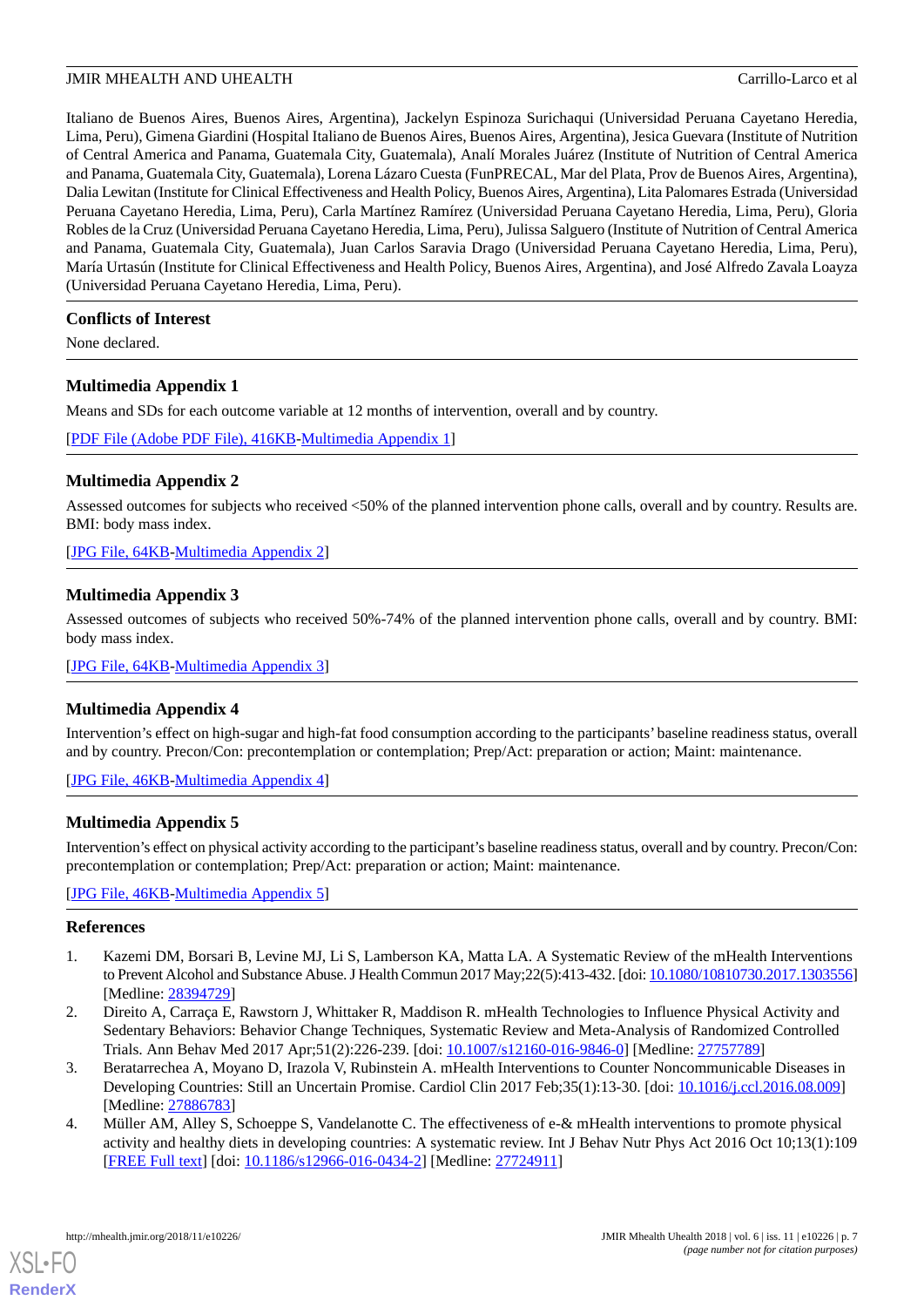- 5. Stephani V, Opoku D, Quentin W. A systematic review of randomized controlled trials of mHealth interventions against non-communicable diseases in developing countries. BMC Public Health 2016 Dec 15;16:572 [\[FREE Full text\]](https://bmcpublichealth.biomedcentral.com/articles/10.1186/s12889-016-3226-3) [doi: [10.1186/s12889-016-3226-3\]](http://dx.doi.org/10.1186/s12889-016-3226-3) [Medline: [27417513](http://www.ncbi.nlm.nih.gov/entrez/query.fcgi?cmd=Retrieve&db=PubMed&list_uids=27417513&dopt=Abstract)]
- <span id="page-7-0"></span>6. Bloomfield GS, Vedanthan R, Vasudevan L, Kithei A, Were M, Velazquez EJ. Mobile health for non-communicable diseases in Sub-Saharan Africa: a systematic review of the literature and strategic framework for research. Global Health 2014;10:49 [[FREE Full text](http://www.globalizationandhealth.com/content/10//49)] [doi: [10.1186/1744-8603-10-49\]](http://dx.doi.org/10.1186/1744-8603-10-49) [Medline: [24927745\]](http://www.ncbi.nlm.nih.gov/entrez/query.fcgi?cmd=Retrieve&db=PubMed&list_uids=24927745&dopt=Abstract)
- <span id="page-7-1"></span>7. Moore GF, Audrey S, Barker M, Bond L, Bonell C, Hardeman W, et al. Process evaluation of complex interventions: Medical Research Council guidance. BMJ 2015;350:h1258 [[FREE Full text\]](http://europepmc.org/abstract/MED/25791983) [Medline: [25791983\]](http://www.ncbi.nlm.nih.gov/entrez/query.fcgi?cmd=Retrieve&db=PubMed&list_uids=25791983&dopt=Abstract)
- 8. Hoffmann TC, Glasziou PP, Boutron I, Milne R, Perera R, Moher D, et al. Better reporting of interventions: template for intervention description and replication (TIDieR) checklist and guide. BMJ 2014;348:g1687 [[FREE Full text](http://www.bmj.com/cgi/pmidlookup?view=long&pmid=24609605)] [Medline: [24609605](http://www.ncbi.nlm.nih.gov/entrez/query.fcgi?cmd=Retrieve&db=PubMed&list_uids=24609605&dopt=Abstract)]
- <span id="page-7-2"></span>9. Eysenbach G, CONSORT-EHEALTH Group. CONSORT-EHEALTH: improving and standardizing evaluation reports of Web-based and mobile health interventions. J Med Internet Res 2011;13(4):e126 [[FREE Full text](http://www.jmir.org/2011/4/e126/)] [doi: [10.2196/jmir.1923](http://dx.doi.org/10.2196/jmir.1923)] [Medline: [22209829](http://www.ncbi.nlm.nih.gov/entrez/query.fcgi?cmd=Retrieve&db=PubMed&list_uids=22209829&dopt=Abstract)]
- <span id="page-7-3"></span>10. Agarwal S, LeFevre AE, Lee J, L'Engle K, Mehl G, Sinha C, et al. Guidelines for reporting of health interventions using mobile phones: mobile health (mHealth) evidence reporting and assessment (mERA) checklist. BMJ 2016;352:i1174. [Medline: [26988021](http://www.ncbi.nlm.nih.gov/entrez/query.fcgi?cmd=Retrieve&db=PubMed&list_uids=26988021&dopt=Abstract)]
- <span id="page-7-4"></span>11. Weinberger M, Oddone EZ, Henderson WG, Smith DM, Huey J, Giobbie-Hurder A, et al. Multisite randomized controlled trials in health services research: scientific challenges and operational issues. Med Care 2001 Jun;39(6):627-634. [Medline: [11404645](http://www.ncbi.nlm.nih.gov/entrez/query.fcgi?cmd=Retrieve&db=PubMed&list_uids=11404645&dopt=Abstract)]
- <span id="page-7-5"></span>12. Zweben A, Donovan DM, Randall CL, Barrett D, Dermen K, Kabela E, et al. Issues in the development of subject recruitment strategies and eligibility criteria in multisite trials of matching. J Stud Alcohol Suppl 1994 Dec;12:62-69. [Medline: [7723000\]](http://www.ncbi.nlm.nih.gov/entrez/query.fcgi?cmd=Retrieve&db=PubMed&list_uids=7723000&dopt=Abstract)
- <span id="page-7-7"></span><span id="page-7-6"></span>13. Eisenstein EL, Lobach DF, Montgomery P, Kawamoto K, Anstrom KJ. Evaluating implementation fidelity in health information technology interventions. AMIA Annu Symp Proc 2007 Oct 11:211-215 [\[FREE Full text](http://europepmc.org/abstract/MED/18693828)] [Medline: [18693828\]](http://www.ncbi.nlm.nih.gov/entrez/query.fcgi?cmd=Retrieve&db=PubMed&list_uids=18693828&dopt=Abstract)
- <span id="page-7-8"></span>14. Medical Research Council (MRC). Developing and evaluating complex interventions URL: [https://mrc.ukri.org/documents/](https://mrc.ukri.org/documents/pdf/complex-interventions-guidance/) [pdf/complex-interventions-guidance/](https://mrc.ukri.org/documents/pdf/complex-interventions-guidance/) [accessed 2018-10-08] [[WebCite Cache ID 731dQc51x](http://www.webcitation.org/

                                731dQc51x)]
- <span id="page-7-9"></span>15. Grier S, Bryant CA. Social marketing in public health. Annu Rev Public Health 2005;26:319-339. [doi: [10.1146/annurev.publhealth.26.021304.144610](http://dx.doi.org/10.1146/annurev.publhealth.26.021304.144610)] [Medline: [15760292](http://www.ncbi.nlm.nih.gov/entrez/query.fcgi?cmd=Retrieve&db=PubMed&list_uids=15760292&dopt=Abstract)]
- <span id="page-7-10"></span>16. Harris JR, Cheadle A, Hannon PA, Forehand M, Lichiello P, Mahoney E, et al. A framework for disseminating evidence-based health promotion practices. Prev Chronic Dis 2012;9:E22 [\[FREE Full text\]](http://www.cdc.gov/pcd/issues/2012/11_0081.htm) [Medline: [22172189](http://www.ncbi.nlm.nih.gov/entrez/query.fcgi?cmd=Retrieve&db=PubMed&list_uids=22172189&dopt=Abstract)]
- <span id="page-7-11"></span>17. Cahill K, Lancaster T, Green N. Stage-based interventions for smoking cessation. Cochrane Database Syst Rev 2010 Nov 10(11):CD004492. [doi: [10.1002/14651858.CD004492.pub4](http://dx.doi.org/10.1002/14651858.CD004492.pub4)] [Medline: [21069681](http://www.ncbi.nlm.nih.gov/entrez/query.fcgi?cmd=Retrieve&db=PubMed&list_uids=21069681&dopt=Abstract)]
- 18. Riemsma RP, Pattenden J, Bridle C, Sowden AJ, Mather L, Watt IS, et al. Systematic review of the effectiveness of stage based interventions to promote smoking cessation. BMJ 2003 May 31;326(7400):1175-1177 [[FREE Full text](http://europepmc.org/abstract/MED/12775617)] [doi: [10.1136/bmj.326.7400.1175\]](http://dx.doi.org/10.1136/bmj.326.7400.1175) [Medline: [12775617\]](http://www.ncbi.nlm.nih.gov/entrez/query.fcgi?cmd=Retrieve&db=PubMed&list_uids=12775617&dopt=Abstract)
- <span id="page-7-13"></span><span id="page-7-12"></span>19. Rubinstein A, Miranda JJ, Beratarrechea A, Diez-Canseco F, Kanter R, Gutierrez L, et al. Effectiveness of an mHealth intervention to improve the cardiometabolic profile of people with prehypertension in low-resource urban settings in Latin America: a randomised controlled trial. Lancet Diabetes Endocrinol 2016 Jan;4(1):52-63. [doi: [10.1016/S2213-8587\(15\)00381-2\]](http://dx.doi.org/10.1016/S2213-8587(15)00381-2) [Medline: [26653067](http://www.ncbi.nlm.nih.gov/entrez/query.fcgi?cmd=Retrieve&db=PubMed&list_uids=26653067&dopt=Abstract)]
- <span id="page-7-14"></span>20. Peters DH, Adam T, Alonge O, Agyepong IA, Tran N. Implementation research: what it is and how to do it. BMJ 2013 Nov 20;347:f6753. [Medline: [24259324\]](http://www.ncbi.nlm.nih.gov/entrez/query.fcgi?cmd=Retrieve&db=PubMed&list_uids=24259324&dopt=Abstract)
- <span id="page-7-15"></span>21. Kabagambe EK, Baylin A, Allan DA, Siles X, Spiegelman D, Campos H. Application of the method of triads to evaluate the performance of food frequency questionnaires and biomarkers as indicators of long-term dietary intake. Am J Epidemiol 2001 Dec 15;154(12):1126-1135. [Medline: [11744518](http://www.ncbi.nlm.nih.gov/entrez/query.fcgi?cmd=Retrieve&db=PubMed&list_uids=11744518&dopt=Abstract)]
- <span id="page-7-16"></span>22. Craig CL, Marshall AL, Sjöström M, Bauman AE, Booth ML, Ainsworth BE, et al. International physical activity questionnaire: 12-country reliability and validity. Med Sci Sports Exerc 2003 Aug;35(8):1381-1395. [doi: [10.1249/01.MSS.0000078924.61453.FB](http://dx.doi.org/10.1249/01.MSS.0000078924.61453.FB)] [Medline: [12900694\]](http://www.ncbi.nlm.nih.gov/entrez/query.fcgi?cmd=Retrieve&db=PubMed&list_uids=12900694&dopt=Abstract)
- <span id="page-7-17"></span>23. Prochaska J, DiCle MC. Stages and processes of self-change of smoking: toward an integrative model of change. J Consult Clin Psychol 1983;51:95.
- <span id="page-7-18"></span>24. Callaghan RC, Hathaway A, Cunningham JA, Vettese LC, Wyatt S, Taylor L. Does stage-of-change predict dropout in a culturally diverse sample of adolescents admitted to inpatient substance-abuse treatment? A test of the Transtheoretical Model. Addict Behav 2005 Oct;30(9):1834-1847. [doi: [10.1016/j.addbeh.2005.07.015](http://dx.doi.org/10.1016/j.addbeh.2005.07.015)] [Medline: [16111832\]](http://www.ncbi.nlm.nih.gov/entrez/query.fcgi?cmd=Retrieve&db=PubMed&list_uids=16111832&dopt=Abstract)
- 25. Kelaher M, Gillespie AG, Allotey P, Manderson L, Potts H, Sheldrake M, et al. The Transtheoretical Model and cervical screening: its application among culturally diverse communities in Queensland, Australia. Ethn Health 1999 Nov;4(4):259-276. [doi: [10.1080/13557859998047\]](http://dx.doi.org/10.1080/13557859998047) [Medline: [10705563\]](http://www.ncbi.nlm.nih.gov/entrez/query.fcgi?cmd=Retrieve&db=PubMed&list_uids=10705563&dopt=Abstract)
- 26. Muench F, Baumel A. More Than a Text Message: Dismantling Digital Triggers to Curate Behavior Change in Patient-Centered Health Interventions. J Med Internet Res 2017 May 26;19(5):e147 [[FREE Full text\]](http://www.jmir.org/2017/5/e147/) [doi: [10.2196/jmir.7463\]](http://dx.doi.org/10.2196/jmir.7463) [Medline: [28550001](http://www.ncbi.nlm.nih.gov/entrez/query.fcgi?cmd=Retrieve&db=PubMed&list_uids=28550001&dopt=Abstract)]

[XSL](http://www.w3.org/Style/XSL)•FO **[RenderX](http://www.renderx.com/)**